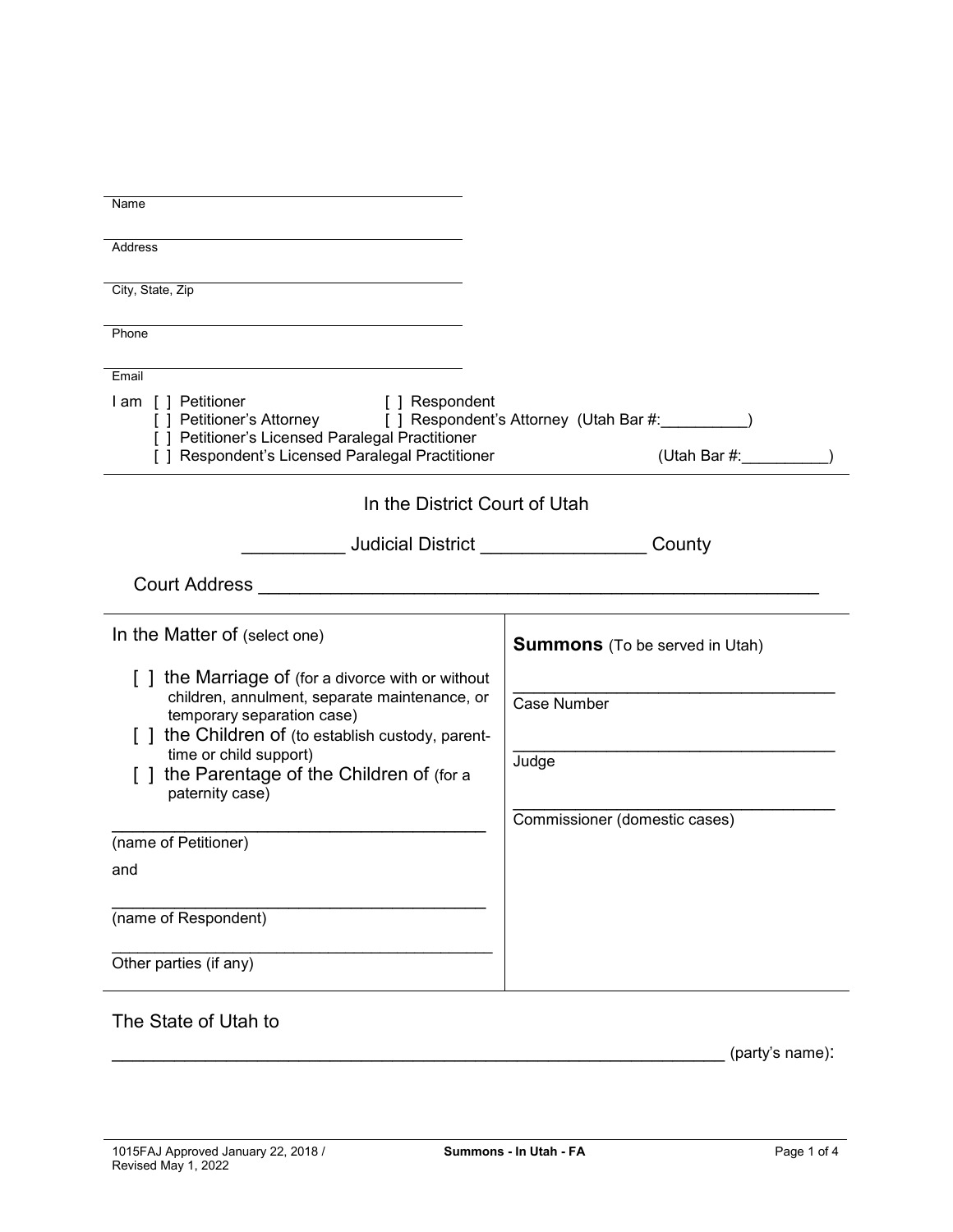| A lawsuit has been filed against you. You<br>must respond in writing by the deadline for<br>the court to consider your side. The written<br>response is called an Answer.                                                                                              | Se ha presentado una demanda en su<br>contra. Si desea que el juez considere su<br>lado, deberá presentar una respuesta por<br>escrito dentro del periodo de tiempo<br>establecido. La respuesta por escrito es<br>conocida como la Respuesta.                                                                                                                                                             |
|------------------------------------------------------------------------------------------------------------------------------------------------------------------------------------------------------------------------------------------------------------------------|------------------------------------------------------------------------------------------------------------------------------------------------------------------------------------------------------------------------------------------------------------------------------------------------------------------------------------------------------------------------------------------------------------|
| Deadline!<br>Your Answer must be filed with the court<br>and served on the other party within 21<br>days of the date you were served with this<br>Summons.                                                                                                             | ¡Fecha límite para contestar!<br>Su Respuesta debe ser presentada en el<br>tribunal y también con la debida entrega<br>formal a la otra parte dentro de 21 días a<br>partir de la fecha en que usted recibió la<br>entrega formal del Citatorio.                                                                                                                                                           |
| If you do not file and serve your Answer by<br>the deadline, the other party can ask the<br>court for a default judgment. A default<br>judgment means the other party can get<br>what they asked for, and you do not get the<br>chance to tell your side of the story. | Si usted no presenta una respuesta ni<br>hace la entrega formal dentro del plazo<br>establecido, la otra parte podrá pedirle al<br>juez que asiente un fallo por<br>incumplimiento. Un fallo por<br>incumplimiento significa que la otra parte<br>recibe lo que pidió, y usted no tendrá la<br>oportunidad de decir su versión de los<br>hechos.                                                           |
| Read the complaint/petition<br>The Complaint or Petition has been filed<br>with the court and explains what the other<br>party is asking for in their lawsuit. Read it<br>carefully.                                                                                   | Lea la demanda o petición<br>La demanda o petición fue presentada en<br>el tribunal y ésta explica lo que la otra<br>parte pide. Léala cuidadosamente.                                                                                                                                                                                                                                                     |
| Answer the complaint/petition<br>You must file your Answer in writing with<br>the court within 21 days of the date you<br>were served with this Summons. You can<br>find an Answer form on the court's website:<br>utcourts.gov/ans<br>Scan QR code<br>to visit page   | Cómo responder a la demanda o<br>petición<br>Usted debe presentar su Respuesta por<br>escrito en el tribunal dentro de 21 días a<br>partir de la fecha en que usted recibió la<br>entrega formal del<br>Citatorio. Puede<br>encontrar el formulario<br>Para accesar esta página<br>para la presentación<br>escanee el código QR<br>de la Respuesta en la<br>página del tribunal: utcourts.gov/ans-<br>span |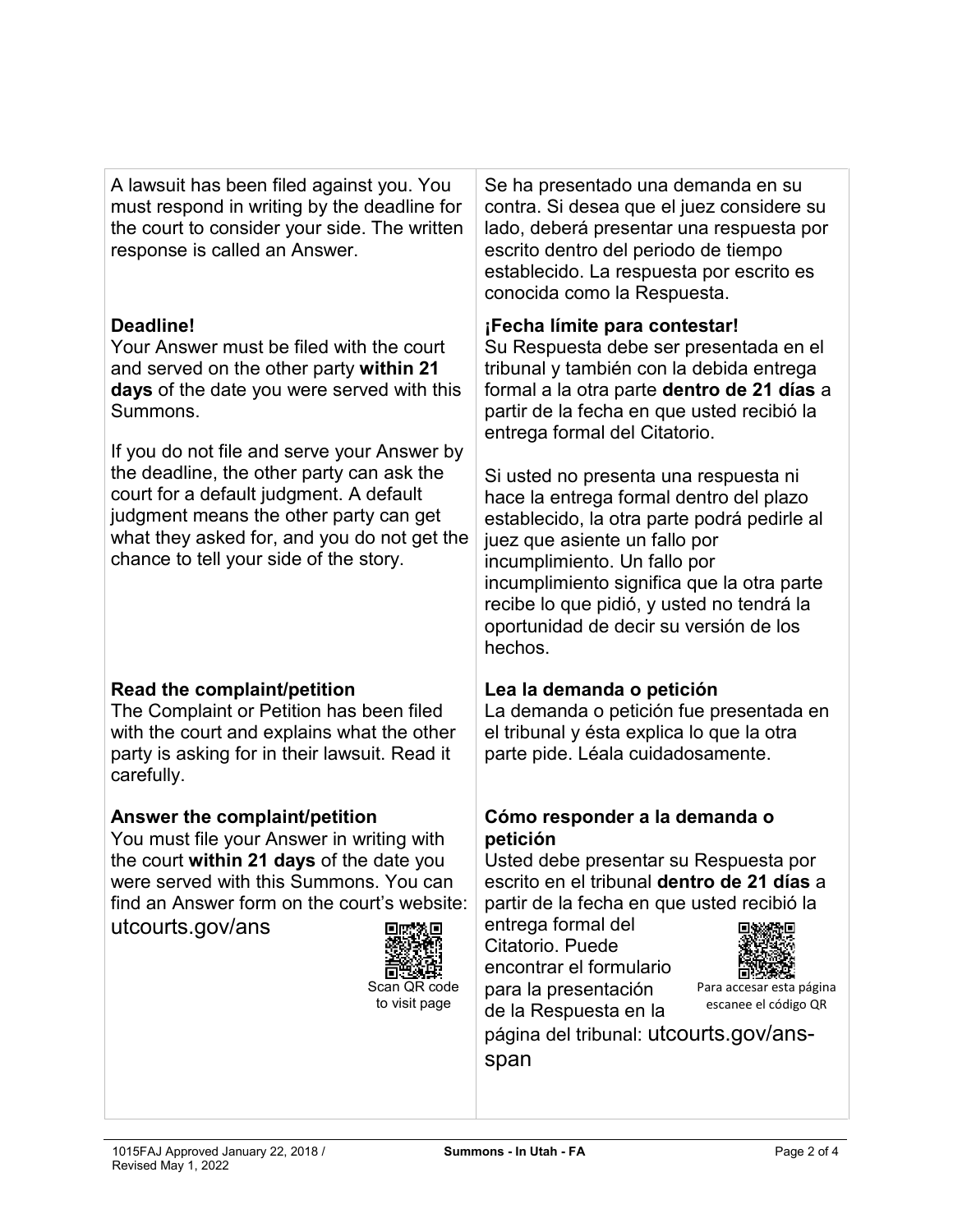